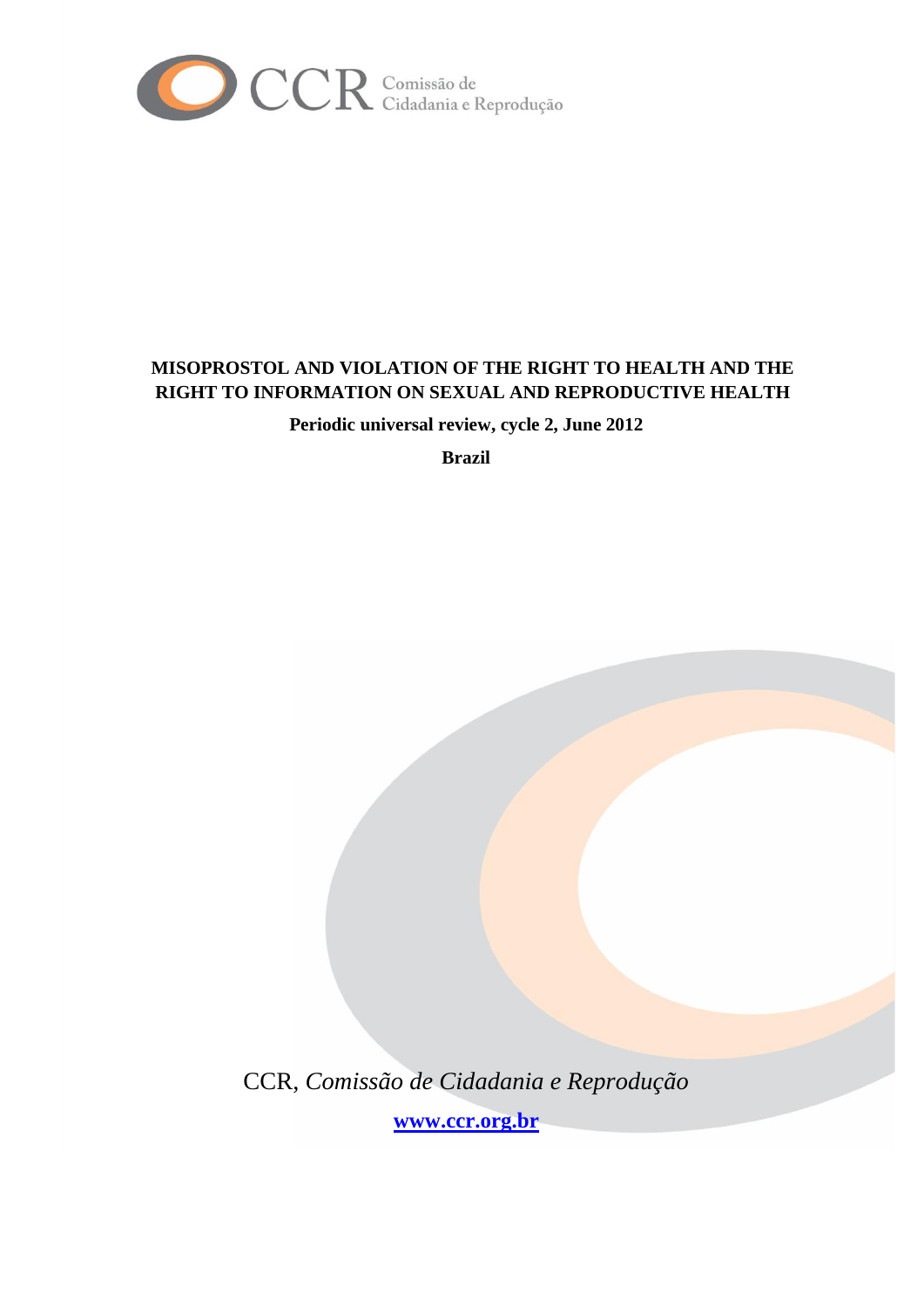## **UN Human Rights Council**

#### **Geneva Switzerland**

**São Paulo, November 28, 2011**

#### **Re: Brazil – 13th Universal Periodic Review session**

The Commission for Citizenship and Reproduction (CCR, *Comissão de Cidadania e Reprodução*) submits the following concerns and recommendations on **the right to information on sexual and reproductive health** (article 10, CEDAW; DESC Committee general comment No.14; CEDAW Committee general comment No.24; CRC general comment No.4), due to measures taken by the Brazilian state that restrain information on health technology, specifically on the use of misoprostol in the country.

## **I. CONTEXT**

## **a Restraint to access to information**

1 Brazilian state, by means of its Anvisa – National Agency for Sanitary Vigilance (*Agência Nacional de Vigilância Sanitária*) has issued norms that restrain the dissemination of information on sexual and reproductive health, especially concerning the use of misoprostol. This medicine has been increasingly controlled in the country since the 1980s. In 1998, Anvisa issued Regulation 344 /1998 (see Appendix) which limited the access to the drug only to hospital facilities, hence preventing access to misoprostol by people in drugstores. At present it attempts to control the flow of information on the drug at internet sites and social networks, by means of Resolutions No. 911/2006 and No.1050/2006, updated by Resolution 1534 of April, 2011 (see Appendix). Besides questioning the Anvisa competence to rule on such matter, we believe that violation of the right to information can not follow the existing restraints to access to the drug itself. Medicine abortion may be legally provided by the Brazilian health national system (SUS) in the cases of rape and serious risk to women's life1. If women have access to such health technology by diverse means, they must not be prevented from having access to information on how to safely use the drug to perform abortion.

#### **b Use of and access to misoprostol**

- 2 Misoprostol is at present produced and traded in Brazil under the name Prostokos; the drug is used by health professionals for induction to delivery or to legal pregnancy interruption, in accordance with the Ministry of Health norms (on Humane Abortion Care, and on Prevention and Treatment of Damage Resulting from Sexual Violence)2.
- 3 In view of the evidence-based efficacy of misoprostol for various aims in gynecology and obstetrics, the World Health Organization (WHO) has included it in the list of essential medicines; accordingly, the Brazilian Ministry of Health has incorporated misoprostol into its National List of Essential Medicines (Rename/MS)3. Such inclusion followed research that highlighted the importance of using misoprostol in reproductive health care, including for safe abortion; the latter use has proved effective in reducing maternal deaths and changing the morbidity profile by unsafe abortions1,4,5,6.
- 4 In spite of criminalisation of abortion in Brazil, and of access restraints to the medicine, it is well known that both young and adult women use misoprostol for abortion, by means of irregular access, buying it from the parallel market (hence subject to using fake drugs), and often with scarce or no information on how to use the drug, thus putting at risk their reproductive health7,8.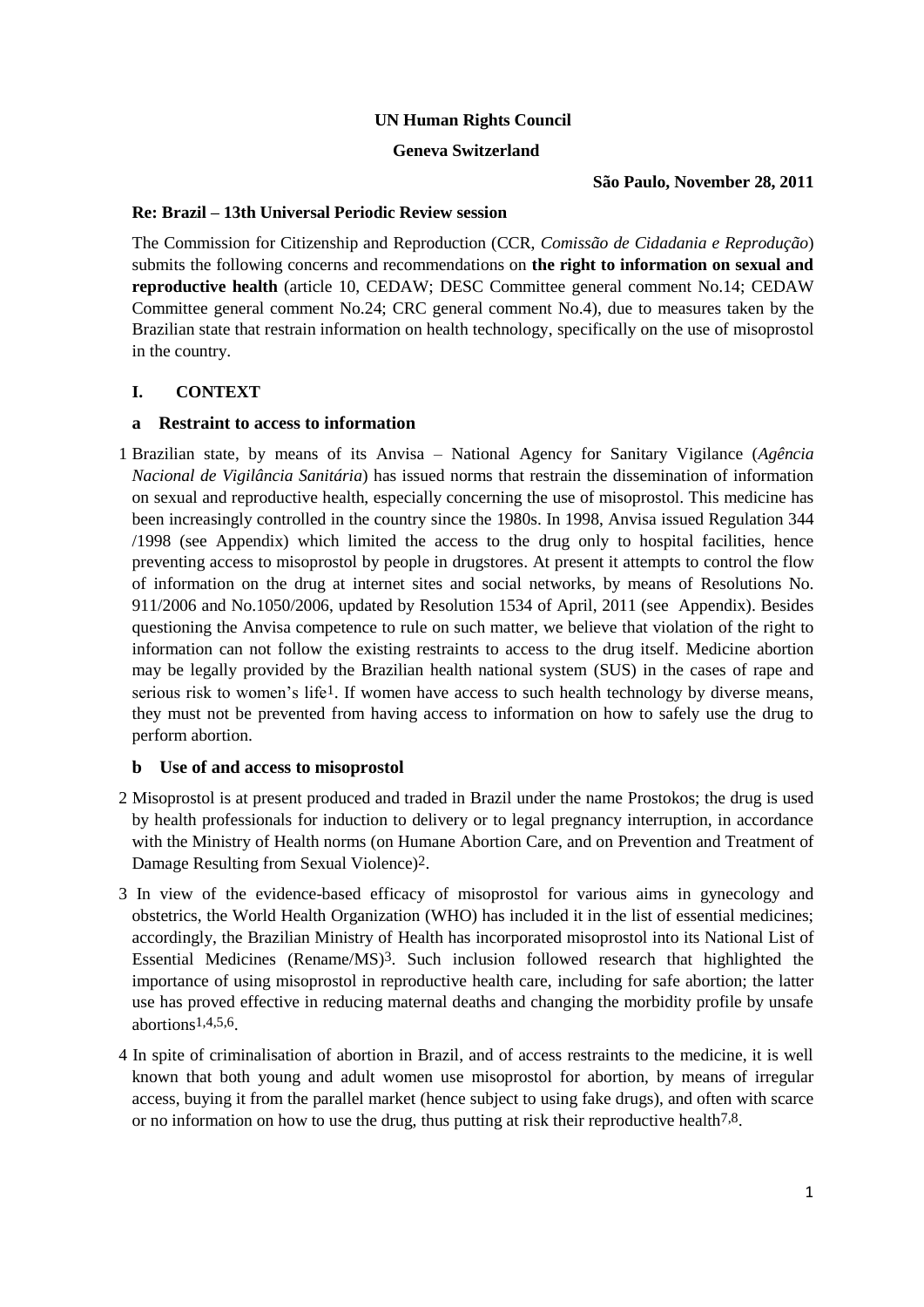- 5 A survey carried out by Instituto Anis and the University of Brasília5 showed that 1 in every 7 women up to 40 years old has had an abortion; when considering only women aged 35-39, the rate falls to 1 in every 5. The survey interviewed 2002 women aged 18-to-39 who live in state capitals and in municipalities of over 5000 inhabitants; rural illiterate dwellers were excluded. Data show that resorting to abortion is more frequent among women with lesser education, but doesn't vary following religious affiliation. Among women who had had abortions, 48% had used some medicine; and over half (55%) of them had been taken to hospital due to sequelae. These data highlight that women go on resorting to abortion, while health policies lawfully do not provide it. The last DHNS survey (Demography and Health National Survey 2006)9 showed that about 50% of pregnancies – a highly significant proportion – are unwanted by women.
- 6 As to contraception, in spite of decades-long efforts to spread its use, this is not generalised, differences between regions still prevailing. For instance, in the North region only 13% of married or otherwise conjoint women aged 15-to-44 use the pill, while 39% of South region women do so.
- 7 Discrimination against women also includes economic, ethnic or racial, and generational, inequality. Studies show that abortion risks affect mostly poor, young women:
	- 8 Mostly poor women, with no access to medical resources for safe abortion, are the ones who run the major risks caused by abortion illegality. According to the Ministry of Health, about 250 thousand women per year are admitted to public hospitals for termination of insecure abortion; the majority of them are young, poor, and black. Abortion is considered a serious public health problem, being the fourth largest cause of death in the country, the first one in the city of Salvador since 1990, and the third in São Paulo. Abortions causes more deaths among black and mixed race women; as a cause of death, its weight is higher for the age groups up-to 15 and 30-through-39 years10.
	- 9 In order to adequately face this phenomenon, abortion must be understood as an issue of care and of human rights, not as cases of moral infraction by careless women. This political redefinition must rely on studies made at bedside with women that had aborted and resorted to the public health system; the studies show that the majority of them are young, poor, catholic, and have already had other children $5(p.13-14)$ .
- 10 On the other hand, women with higher economic level may resort to information and to private health services. Furthermore, their better educational opportunities may favour access to information, including foreign-language information, widely available at the internet. This configures inequality of access to information, another violation to the right of living without discrimination.
- 11 Scientific evidence of misoprostol effectiveness as an aborting method is one of the factors that lead women to adopt it. There are other reasons, such as the low cost and the privacy it allows for. Misoprostol and other factors that have replaced previous aggressive methods (like resorting to piercing objects) are linked to changes in the maternal deaths profile and in unsafe abortion data in the country. But new vulnerabilities arose, such as the ones pointed out by the review *Abortion and public health in Brazil: 20 years, published by the Ministry of Health<sup>11</sup>:* 
	- 12 On the one hand, access to misoprostol has reduced sequelae and complications due to the risky abortive methods adopted in the 1980s; on the other hand, its illegal context brings new challenges to public health, such as leading women or their partners to purchase it at the illegal drug traffic. And, for many women, after taking the medicine they must immediately seek a hospital in order to end the process.  $(\ldots)$ In fact, as the reality of women who don't resort to healthcare services is unknown, the abortive effectiveness of misoprostol, solely or associated to other methods, can only be established through the cases that reach public or university hospitals.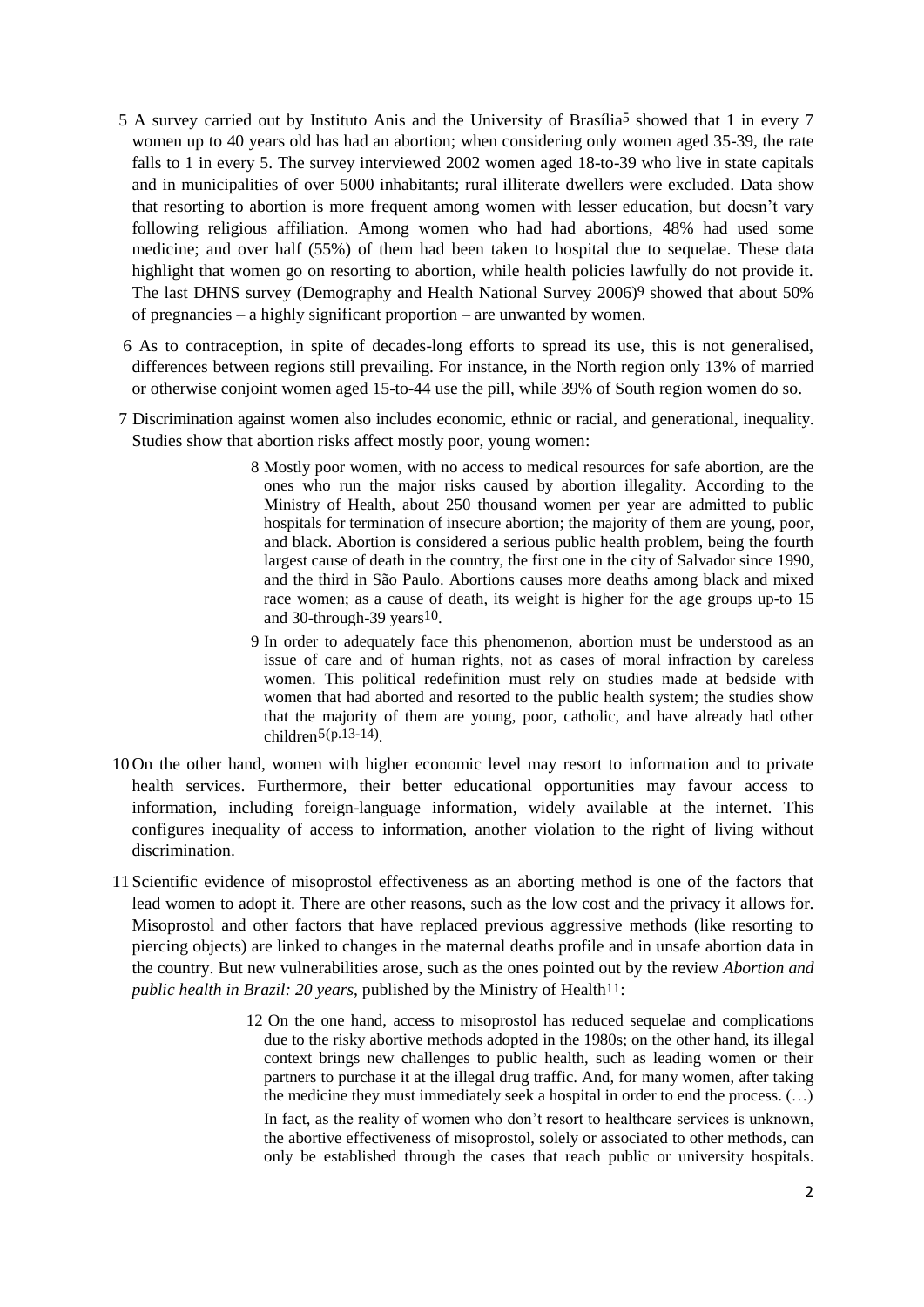Studies describe how women start abortion at home with misoprostol (usually at varied or unknown intervals and doses) and end up in hospitals, but it is unknown whether women successfully use the method at home. This gap (...) results in further challenge for public health: in order to seriously address the issues of morbimortality associated to unsafe abortion and of possible sequelae for the foetus due to misoprostol, we must inform women on doses and provide directions for its effective use for home abortion. (p.33-4,39-40)

13 The prevention of sequelae and of damage to reproductive health is thus directly associated to correct use of the drug. And dissemination of its correct use must be a main concern of the Brazilian state – not that of hampering such dissemination. It is worth noting that such measures do not demote the importance of seeking guidance and medical attention at the APAs (Post-Abortion Care units), nor do they replace doctors, health care professionals or hospital services or functions.

#### **c The Brazilian state duty toward the right to information**

- 14 In Brazil, protection of the right to health is explicit in the 1988 Federal Constitution<sup>12</sup> articles 6 and 196, as a social right of all, and a duty of the state<sup>1</sup>. Furthermore, the Lei Orgânica da Saúde (Organic Health Law13) reinforces that it is the state duty to provide means to the realisation of the right to health, supplying all necessary conditions for the enjoyment of good health, there included preventive actions<sup>2</sup>. The law is also concerned with the importance of the right to information on health, which is of utmost relevance to assure the wide dissemination of information on medicine abortion, due to its content, linked to reproductive health.
- 15 Under the human rights approach, the right to health is a condition to assure the dignity of human beings and is intertwined to the right to life, a principle and a right assured by the Brazilian Constitution12 (articles 1 and 5). Thus the dissemination of information on health assures the rights to health, to life, and dignity of all – all the more so on the subject of youth's and women's reproductive health, as is the case of medicine abortion. The right to information on sexual and reproductive health is a human right recognised by the Brazilian state, and can not be impaired by restrictive measures.
- 16The Brazilian state has ratified main international treaties on human rights, which are incorporated into its constitutional law. It must then consider the recommendations issued by the DESC Committee, who monitors the International Pact on Economic, Social, and Cultural Rights, which reaffirm the right to health as connected to other rights; there include the right to information, as it may be interpreted from article 12 of the Pact (DESC Committee general recommendation No.14).
- 17 Human rights conventions corroborate directives established by the International Conference on Population and Development held in Cairo, 1994, whose Programme of Action presents information as a necessary condition for effective sexual and reproductive rights:

7.2 (...) Reproductive health therefore implies that people are able to have a satisfying and safe sex life and that they have the capability to reproduce and the freedom to decide if, when and how often to do so. Implicit in this last condition are t**he rights** 

Art. 7, V – People being attended to have the right to information on their health;

**<sup>.</sup>** 1 Federal Constitution article196 reads: "Health is a right of all and a state duty, assured by means of economic and social policies that aim at reducing risk of diseases and illnesses, and at universal and equal access of all to services and acts for its promotion, protection, and recovery".

<sup>2</sup> Article 2 of the Health Law states that "health is a fundamental right of the human being, and the state must provide the necessary conditions for the full exercise of this right". Further on, article 7 establishes that all actions and services provided in the scope of the national health system must follow constitutional directives, and list the principles to be complied with. Among these, we highlight:

VI – Information must be disseminated as to health services potential and their use by citizens.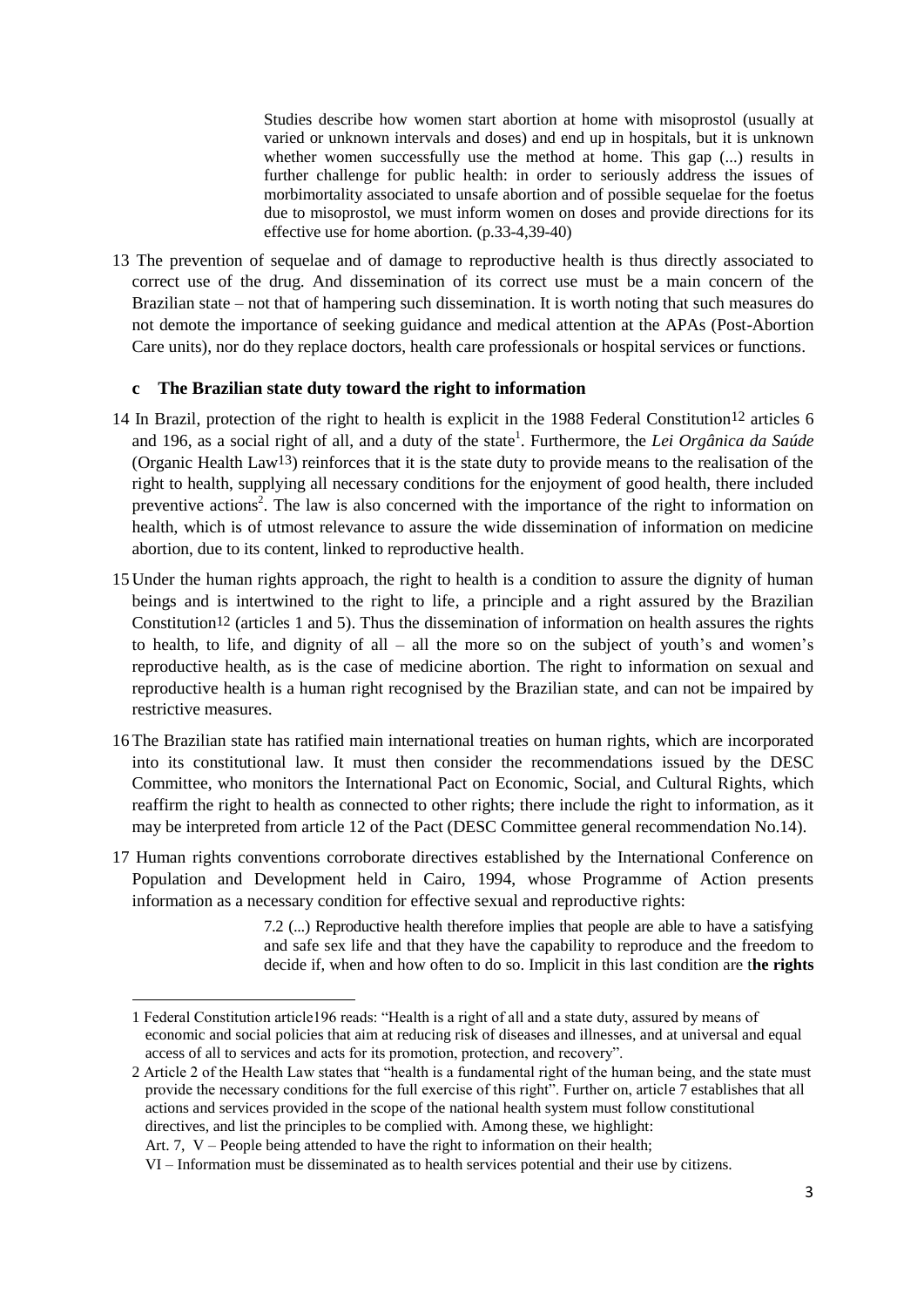**of men and women to be informed** on and to have access to safe, effective, affordable and acceptable methods of family planning of their choice...14

- 18The right to information is essential to the fulfilment of other rights (OAS' ICHR Declaration of Principles on Freedom of Expression, Res 1932), there included information for health protection; the greater the amount of information, the better people's ability to make decisions.
- 19The ability to make informed decisions is inscribed in the relation between autonomy and information: when the woman gains access to understanding transformations in her own body, she may decide in accordance with her reality. To ban information on abortion-related issues leads to probability of harm to youth's and women's reproductive health – and does not prevent abortion. Withholding information is thus not effective in reducing the number of abortions and, conversely, contributes to worsening conditions wherein decisions to resort to abortion are made.

## **d UN recommendations on the subject** <sup>3</sup>

**.** 

- 20Restraining norms and their consequences onto women's sexual and reproductive health were an explicit concern of the yearly report by special rapporteur Anand Grover. His report reinforces the importance of information on health and the risks women undergo for lack of information. Among his observations, the High Commission for Human Rights might retain the following:
	- 21Realisation of the right to health requires the removal of barriers that interfere with individual decision-making on health-related issues and with access to health services, education and information, in particular on health conditions that only affect women and girls. In cases where a barrier is created by a criminal law or other legal restriction, it is the obligation of the state to remove it. The removal of such laws and legal restrictions is not subject to resource constraints and can thus not be seen as requiring only progressive realization. Barriers arising from criminal laws and other laws and policies affecting sexual and reproductive health must therefore be immediately removed in order to ensure full enjoyment of the right to health.
	- 22 In their application, criminal laws and other legal restrictions may prevent access to certain sexual and reproductive health-care goods, such as contraceptive methods, directly outlaw a particular service, such as abortion, or ban the provision of sexual and reproductive information through school-based education programmes or otherwise. In practice, these laws affect a wide range of individuals, including women who attempt to undergo abortions or seek contraception; friends or family members who assist women to access abortions; practitioners providing abortions; teachers providing sexual education; pharmacists supplying contraceptives; employees of institutions that are established to provide family planning services; human rights defenders advocating for sexual and reproductive health rights; and adolescents seeking access to contraception for consensual sexual activity.
	- 23 Criminal laws and other legal restrictions on sexual and reproductive health may have a negative impact on the right to health in many ways, including by interfering with human dignity. Respect for dignity is fundamental to the realization of all human rights. Dignity requires that individuals are free to make personal decisions without interference from the state, especially in an area as important and intimate as sexual and reproductive health. (paragraphs 14-16, A/66/254).
- 24 At the end of his report, the rapporteur listed recommendations that apply to Brazil. We next present further suggestions, for the second cycle of the periodic universal review.

<sup>3</sup> Report prepared by the Special Rapporteur of the Human Rights Council on the right of everyone to the enjoyment of the highest attainable standard of physical and mental health, Anand Grover, in accordance with Human Rights Council resolutions 15/22 and 6/29. August, 2011 (A/66/254)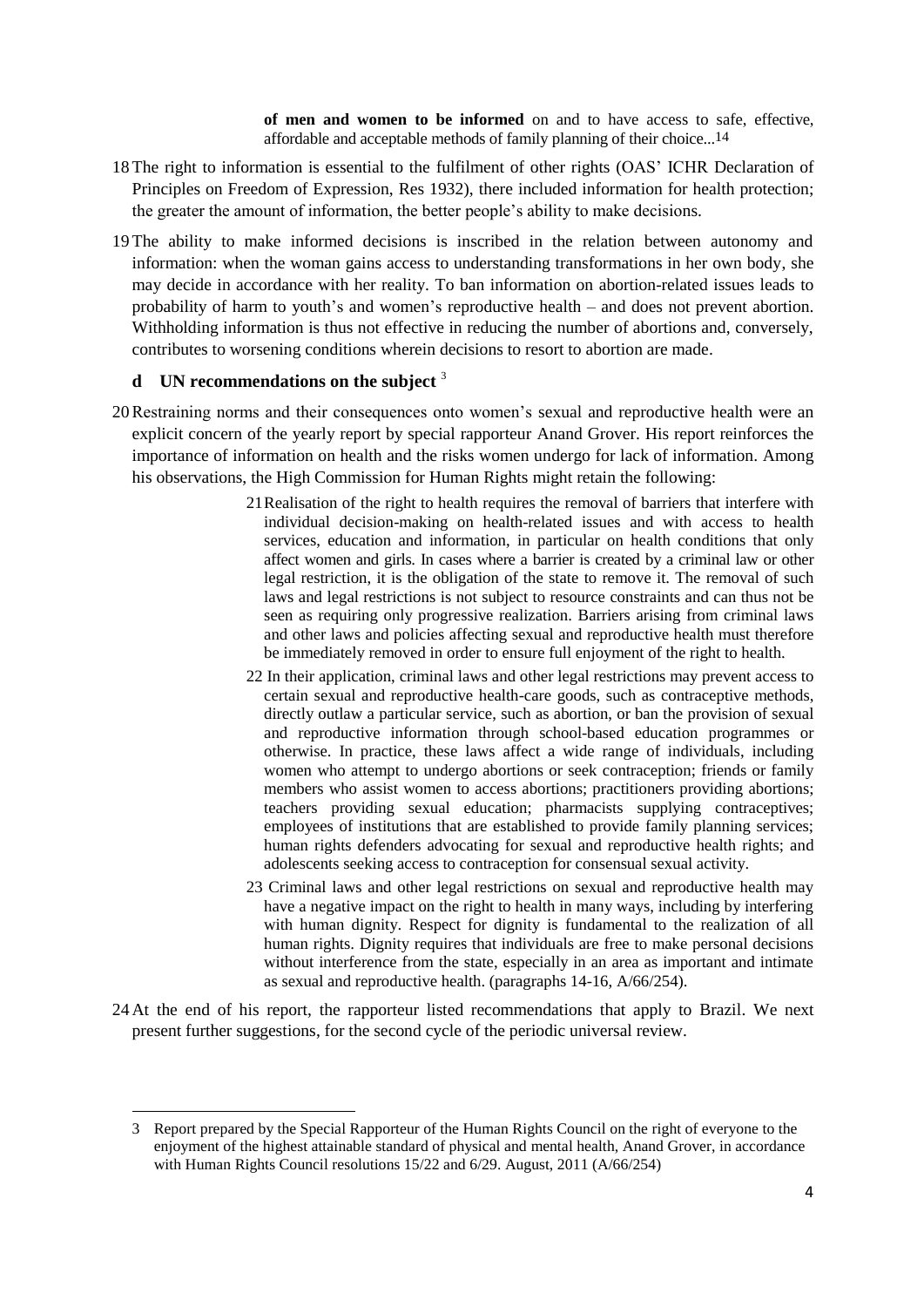#### **II RECOMMENDATIONS FOR THE BRAZILIAN STATE**

- 25 To eliminate all hindrances to the free exercise of the right to information, as a measure to foster and assure the right to health, mainly to sexual and reproductive health.
- 26 To disseminate scientific evidence that support the use of misoprostol as well as the correct directions for its use, in the context of publicising sexual and reproductive health acts in the country. This implies the immediate revoking of Anvisa Resolution 1534 (Appendix).
- 27 To approve of the use of misoprostol in all its indications, and expand access to the medicine in all levels of health care.
- 28 To assure that national public policies are free from religious interference, preserving laity of their programmes, resorting to scientific evidence in the attempt to reduce maternal deaths as well as maternal and neonatal morbidity.
- 29 To adopt measures that assure reaching Millennium Goal 5 (improve maternal health), such as those that widen access to information on sexual and reproductive health.
- 30 Foster the provision of information relating to sexual and reproductive health, including evidencebased sexual and reproductive health education.
- 31 Consider, as an interim measure, the formulation of policies and protocols by responsible officials imposing a moratorium on the application of criminal laws concerning abortion, including legal duties on medical professionals to report women to law enforcement authorities.

#### **REFERENCES**

- 1 Cecatti JG, Guerra GVQL, Sousa MH, Menezes GMS. Aborto no Brasil : um enfoque demográfico. *Rev Bras Ginecol Obstet* 2010; 32 (3):105-11.
- 2 Arilha M, Lapa T, Pisaneschi T. *Aborto medicamentoso no Brasi* . São Paulo: Comissão de Cidadania e Reprodução; 2010.
- 3 Brasil. Ministério da Saúde. *Rename – Relação Nacional de Medicamentos Essenciais*. Brasília, 2010.
- 4 Costa SH. Commercial availability of misoprostol and induced abortion in Brazil. *Int J Gynaecol Obstet* 1998;63 (suppl 1): S131-9.
- 5 Diniz D. Aborto no Brasil: uma pesquisa domiciliar com técnica da urna. *Ciëncia Saúde Coletiva* 2010;15(suppl 1):S959-96.
- 6 Barbosa RM,Arilha M. The Brazilian experience with Cytotec.*Stud Fam Plann* 1993;24(4):236-40.
- 7 Diniz D, Madeiro A. Cytotec e aborto: a polícia, os vendedores e as mulheres. *Ciência e Saúde Coletiva*. 2011. Available from[: http://www.cienciaesaudecoletiva.com.br/artigos/artigo\\_int.php?id\\_a](http://www.cienciaesaudecoletiva.com.br/artigos/artigo_int.php?id_)rtigo=7939.
- 8 Diniz D, Castro R. O comércio de medicamentos de gênero na mídia impressa brasileira: misoprostol e mulheres. *Cadernos de Saúde Publica*, Rio de Janeiro, 27(1):94-102, jan2011.
- 9 Brasil. Ministério da Saúde. *PNDS 2006 – Pesquisa Nacional de Demografia e Saúde da Criança e da Mulher:* relatório final. Brasília: MS; São Paulo: Cebrap, 2008. [access on Jan, 3, 2009]. Available from: [http://bvsms.saude.gov.br/bvs/pnds/img/relatorio\\_final\\_pnds2006.pdf](http://bvsms.saude.gov.br/bvs/pnds/img/relatorio_final_pnds2006.pdf) .
- 10 Adesse L, Monteiro M. *Magnitude do aborto no Brasil*: aspectos epidemiológicos e socioculturais . SãoPaulo: Ipas-Brasil, 2010. Available from: http:/[/www.ipas.org.br.](http://www.ipas.org.br/)
- 11 Brasil. Ministério da Saúde. Secretaria de Ciências, Tecnologia e Insumos Estratégicos. *Aborto e saúde pública no Brasil:* 20 anos. Brasília, 2009. Available from: http://[bvsms.saude.gov.br/bvs/](http://bvsms.saude.gov.br/bvs/) publicacoes/livro\_aborto.pdf.
- 12 Brasil. Congresso Nacional. *Constituição da República Federativa do Brasil*. Brasília, 1988.
- 13 Brasil. Ministério da Saúde. *Lei Orgânica da Saúde*. Lei nº 8.080, de 19 de setembro de 1990. Brasília, 1990.
- 14 ICPD International Conference on Population and Development, Cairo, 5-13 September 1994. UNFPA, 1994. ref da UN? Available from: [http://www.unfpa.org/public/home/sitemap/icpd/](http://www.unfpa.org/public/home/sitemap/icpd/%20International-Conference-on-Population-and-Development/ICPD-Programme#ch7)  [International-Conference-on-Population-and-Development/ICPD-Programme#ch7.](http://www.unfpa.org/public/home/sitemap/icpd/%20International-Conference-on-Population-and-Development/ICPD-Programme#ch7)